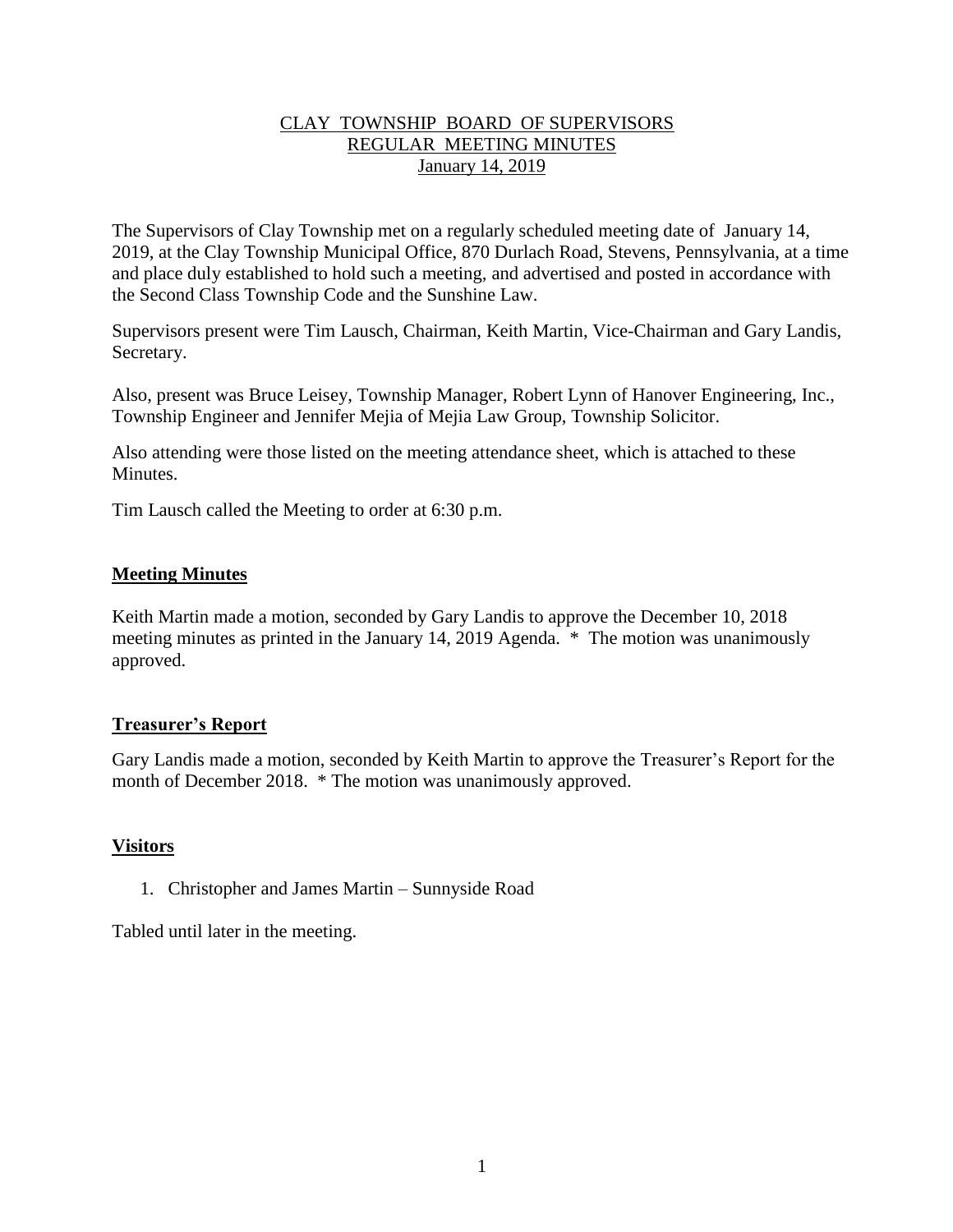### **Engineer's Report**

1. Sharp Shopper Warehouse – Land Development Plan

Mark Magrecki, Penn Terra Engineering and Dennis Sharp, Darren Sharp and Dick Stahl representatives of Sharp Shopper reviewed the plan with the Board of Supervisors.

Sharp Properties, LP is proposing to construct a 117,130 square-foot warehouse building, parking areas, utility extensions and related stormwater management facilities at their existing facility located at 1041 Sharp Avenue, Ephrata. The overall lot property is 38 acres, however approximately 7.70 acres is being disturbed with this project. The site is currently used as a warehouse and was also the former location of Keystone Fence. The site is currently covered with impervious surfaces that drain to existing detention basins. The building will be phased. The current plan is to complete ½ the building now and ultimately the existing building will be removed. Common access between Udder Choice and the Sharp Shopper property will not be utilized when the project is completed.

Keith Martin made a motion, seconded by Gary Landis to approve the following waivers and modifications at outlined in the Hanover Engineering letter dated 11/1/18. \* The motion was unanimously approved.

#### Section 303 – Preliminary Plan Application

The Applicant is requesting a waiver of the requirement to process a preliminary plan. The applicant feels that the plan has been prepared as to meet all criteria of both preliminary and final plan. The application states that the plan is simple in nature and is part of a larger, planned industrial development.

#### Section 402.A.6 – Utility Profile Scale

The Applicant is requesting a waiver of the utility profile scale. The applicant feels that the utility profiles provided at a plan scale of  $1"=50'$  and vertical scale of  $1"=5'$  shows more details on the plan.

#### Section 408 – Traffic Impact Study

The Applicant is requesting a modification of the requirement to provide a traffic impact study. The applicant feels the site is currently used for warehouse and the anticipated change in the amount of trucks per day can easily be handled at the intersection of Sharp Avenue and Route 322. The applicant states that the intersection is designed to accommodate the turning movements associated with the trucks and the anticipated hours of operation should not conflict with peak hours.

#### Section 409 – Environmental Impact Assessment

The Applicant is requesting a waiver of the requirement of an environmental impact assessment. The applicant states the site is currently developed with impervious surfaces and a warehouse building. The site has been developed for several years and there are no environmental features impacted by the proposed development. The applicant feels the expansion will not impact the existing planting located between the proposed warehouse and the Sharp Shopper Plaza.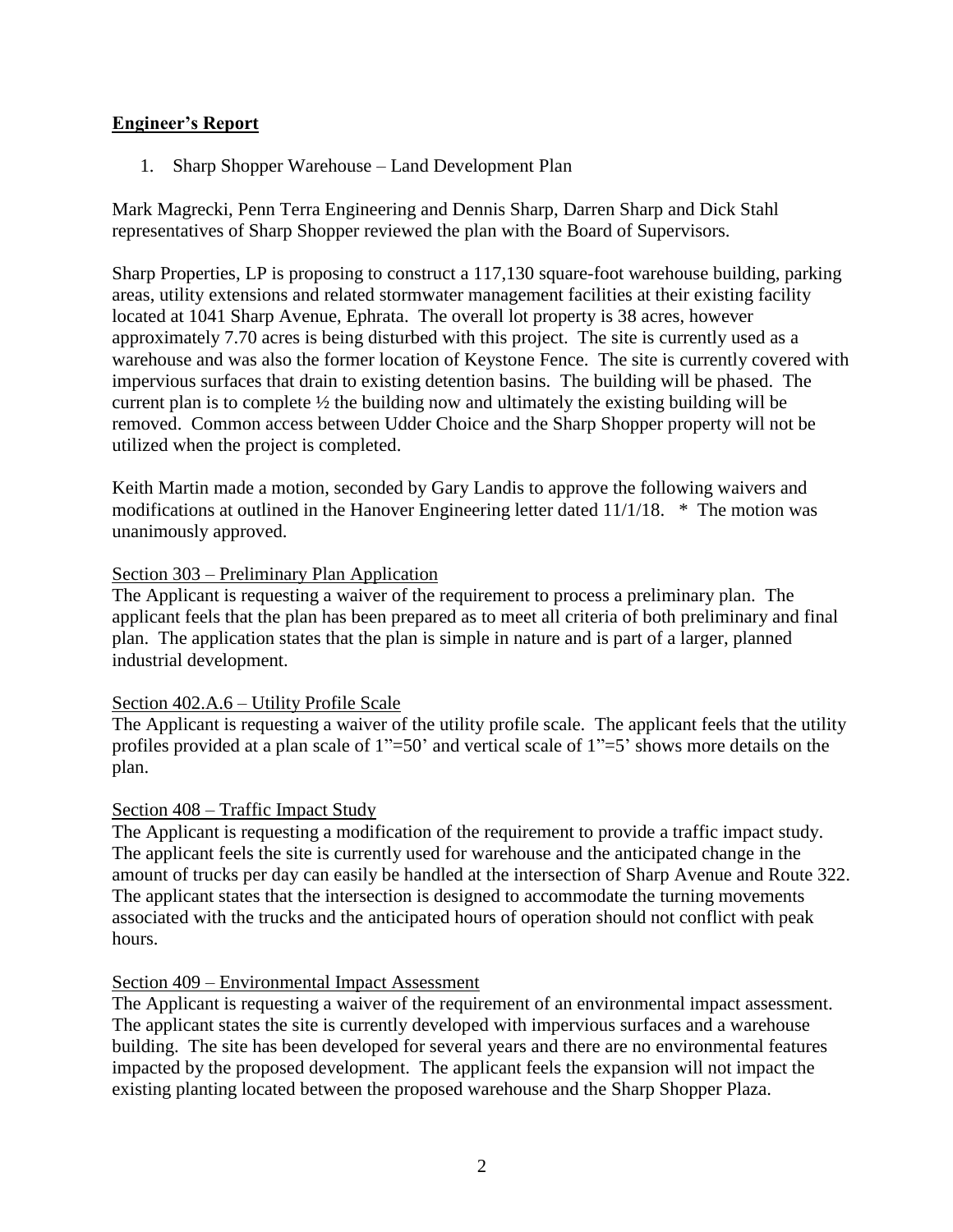### Section 609.E.4.b – Parking Lot Internal Green

The Applicant is requesting a modification of the requirement to provide a minimum total landscape are equal to 10% of the parking area occupied by parking spaces. The applicant states the nature of a warehouse loading area requires large amount of impervious area to ensure proper movement of vehicles. The applicant feels it is not possible to create landscape island within the lot that would not conflict with the free movement of tractor trailers. The applicant also believes the request is consistent with the current conditions found at the property which does not currently comply with this standard. The applicant agrees to provide the plantings required in Section 609.E.4.b elsewhere on the property instead of parking lot islands.

#### Section 609.E.4.c(2) & (3) – Parking Lot Islands

The Applicant is requesting a modification of the requirement to provide planting islands in all parking areas. The applicant states the nature of a warehouse loading area requires large amount of impervious are to ensure proper movement of vehicles. The applicant also believes the request is consistent with the current conditions found at the property which does not currently comply with this standard. The applicant agrees to provide the plantings required in Section 609.E.4.c(2) & (3) elsewhere on the property instead of parking lot landscape islands.

#### Section 609.F.2 – Landscape Screening

The Applicant is requesting a modification to the landscape screening requirements. The applicant states the ordinance requires a 50-foot wide screen where a proposed commercial or industrial use abuts an existing residential use. The applicant is proposing to maintain the existing screening between the existing residence and the current operations on the site. The applicant also states additional screening is proposed. The applicant further states that they propose to maintain a 16 foot setback to the proposed retaining wall and 22 feet to the proposed access drive. The applicant feels the proposed setback is greater than what currently exists at the property. The applicant agrees to provide the plantings required by Section 609.F.2 landscape screening elsewhere on the property.

Gary Landis made a motion, seconded by Keith Martin to conditionally approve the plan conditioned on compliance with the comments on the Hanover Engineering letter dated 11/1/2018. \* The motion was unanimously approved.

#### **Visitors**

1. James and Christopher Martin – Sunnyside Road

The Martin's own a farm at 615 Sunnyside Road. James Martin informed the Board of Supervisors he is interested in restoring the banks along the portion of Indian Run that cross the property.

There was discussion on the feasibility of Clay Township contributing to the project and the Township applying for sediment removal credit on the Township's Chesapeake Pollution Reduction Plan.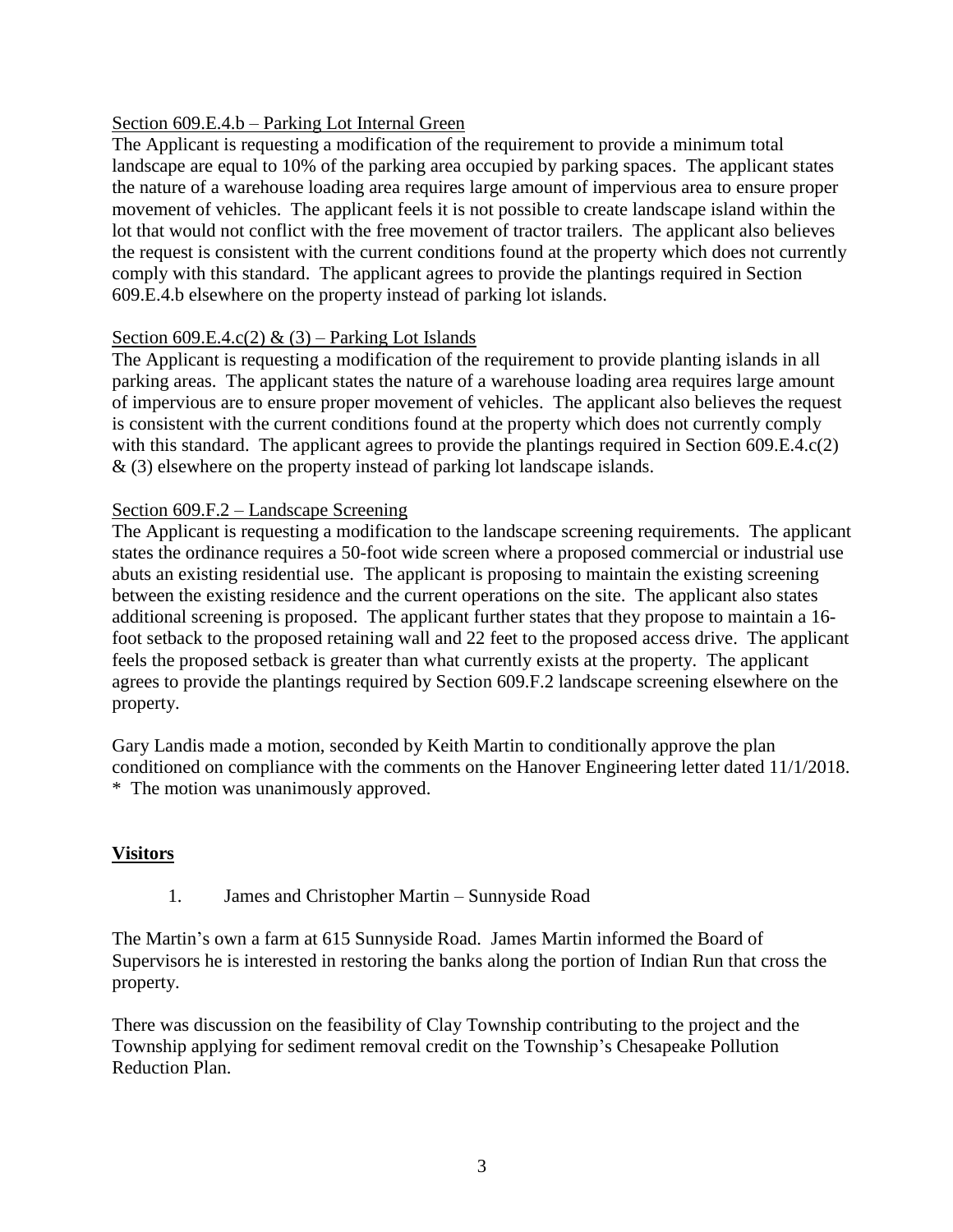The Board of Supervisors authorized Hanover Engineering to do initial research of feasibility to add the Martin project to the Township's Chesapeake Pollution Reduction Plan.

## **Engineer's Report**

2. HomeTowne Square – Stormwater NOV

Jennifer Mejia updated the Board of Supervisors on discussions she has had with Landmark representatives.

After discussion, it was decided that all parties must attend the 1/22/19 meeting or the Township will move forward with the NOV.

### **Monthly Reports**

Tom Zorbaugh reviewed his report with the Board of Supervisors.

# **Engineer's Report**

3. Blue Lake Builders – Escrow Release Request

The Township received a request for escrow releases from Blue Lake Builders for Bethany Gardens phases 1, 2 and 3. The Township recommends a full release of the escrow balances.

Gary Landis made a motion, seconded by Keith Martin to release escrow in the full amount of \$37,018.77 for Bethany Gardens Phase 1, full amount of \$6,148.00 for Bethany Gardens Phase 2 and full amount of \$7,384.07 for Bethany Gardens Phase 3. \* The motion was unanimously approved.

4. First Response Team of America – Escrow Release Request

Bob Lynn reviewed the escrow release with the Board of Supervisors.

Keith Martin made a motion, seconded by Gary Landis to approve release of escrow in the amount of \$239,028.21, retaining a balance of \$312,052.72. \* The motion was unanimously approved.

5. Tim's Body Shop – Escrow Release and Approval of "As Builts"

Bob Lynn reviewed the escrow release with the Board of Supervisors.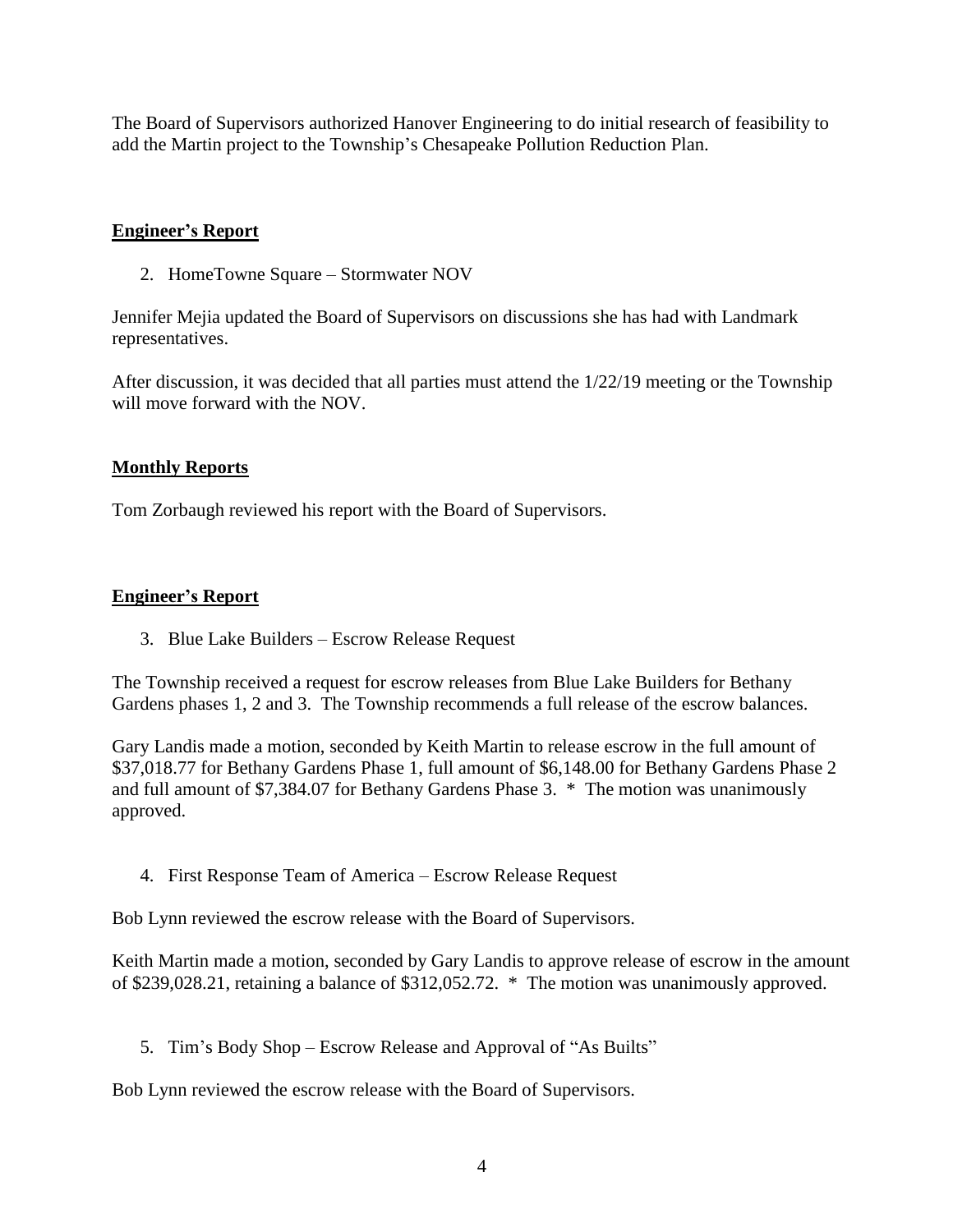Gary Landis made a motion, seconded by Keith Martin to approve the "As Built" plans for Tim's Body Shop as submitted by Diehm & Sons. \* The motion was unanimously approved.

Gary Landis made a motion, seconded by Keith Martin to approve entire balance of escrow release in the amount of \$162,464.87. \* The motion was unanimously approved.

6. Grace and Clyde Wenger – Escrow Release Request

Bruce Leisey reviewed the request with the Board of Supervisors. The Wenger's held escrow for a vacant building lot (145 Weidmansville Road) they purchased in 2011. The Wenger's recently sold the lot to Dale Martin, 135 Weidmansville Road. The Wenger's are requesting release of their escrow in the amount of \$8,970.50 and Mr. Martin is requesting from the Township to not be required to hold escrow on the lot, since he is not planning to build on the lot. The lot was purchased by Mr. Martin to provide privacy for his current residence.

Gary Landis made a motion, seconded by Keith Martin to approved release the full escrow in the amount of \$8,970.50 to Mr. Wenger and to not require Mr. Martin to obtain a replacement letterof-credit for the lot until a building permit is applied for or a land development plan is submitted. The Township Solicitor will draft an agreement for Mr. Martin and the Board of Supervisors to execute. \* The motion was unanimously approved.

### **Old Business**

1. Sewer Lateral and Manhole Investigation

Township Staff informed the Board of Supervisors of their intention to proceed with televising all six of the suspect laterals. In light, of the recent sewer flows at the treatment plant Staff recommend that a night time visual I&I investigation be completed. The estimated cost of the investigation and report would be \$1,000 if completed in one night and \$1,760 if two nights were needed.

Keith Martin made a motion, seconded by Gary Landis to authorize Hanover Engineering to perform the I&I investigation at the cost estimated. \* The motion was unanimously approved.

2. Discussions on Dirt and Gravel Grant Application

After discussion, it was decided to authorize Hanover Engineering to prepare the grant application for review by the Board of Supervisors and property owners near Stony Lane and Camp Road at the 2/11/19 meeting and submit the grant by 2/15/19.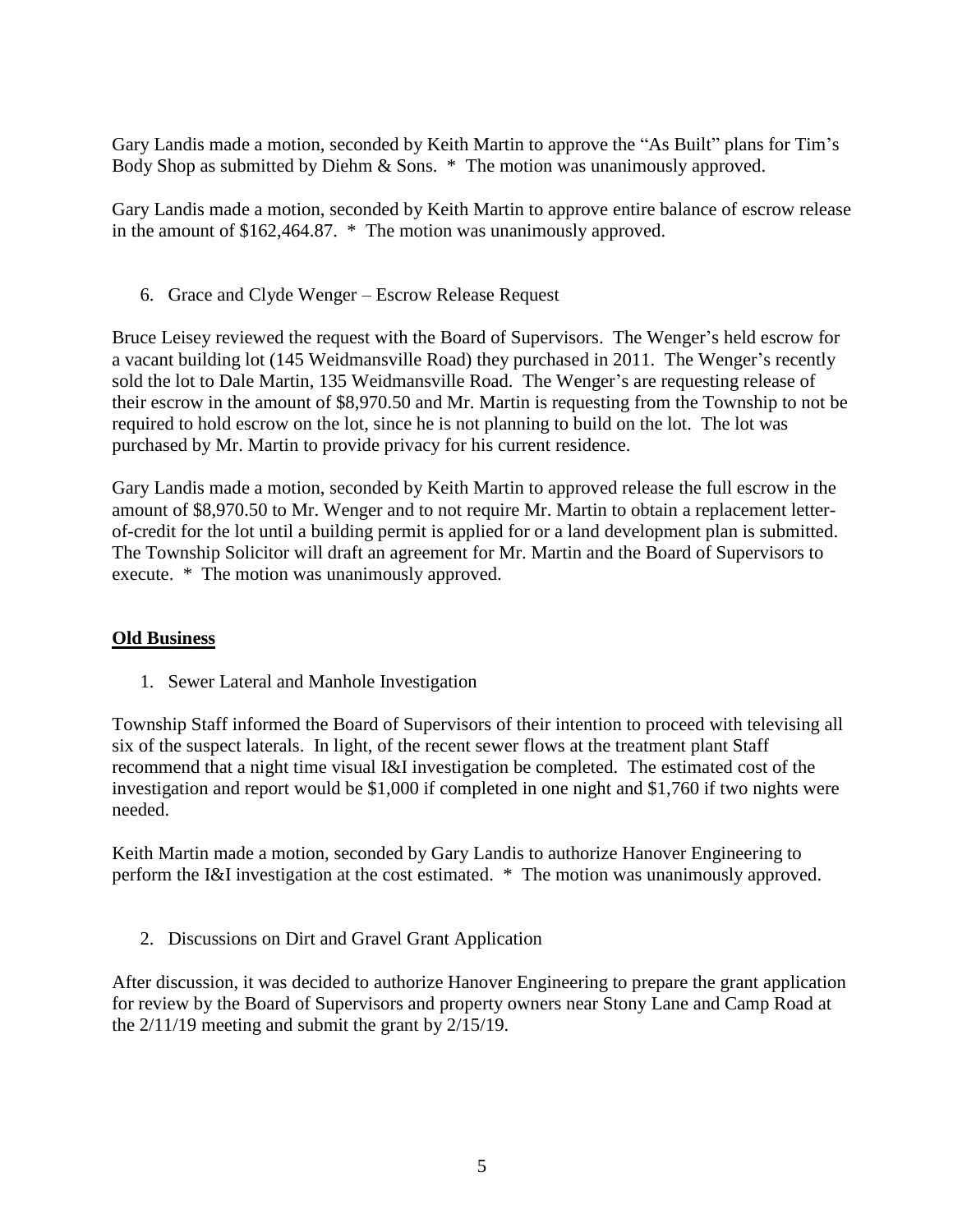#### **New Business**

1. Approve Advertising of Ordinance to Update to Current IBC Standards

After discussion, it was decided to table decision until the 2/11/19 meeting to allow time for the Township Staff to review the draft ordinance.

2. Appoint Herbein CPA's to audit the 2018 Financial Records

After review, Gary Landis made a motion, seconded by Keith Martin to contract with Herbein CPA's to conduct the 2018 audit of the Township's financial records at a cost of \$9,500.00. \* The motion was unanimously approved.

3. Charity Gardens HOA – Request for additional streets lights along park property

Jennifer Mejia informed the Board of Supervisors she received a draft agreement from the HOA's attorney verifying that the HOA is permitted to enter into the street light installation agreement with the Township on the Township's right-of-way.

Gary Landis made a motion, seconded by Keith Martin grant conditional approval to schedule install of street lights in Township's ROW. \* The motion was unanimously approved.

4. Adopt Resolution to Amend NLCRPD Charter Agreement

After discussion, Keith Martin made a motion, seconded by Gary Landis to approve and execute Resolution #011419 to extend the NLCRPD Charter Agreement until December 31, 2021. \* The motion was unanimously approved.

### **Bills to be Paid**

### General Fund

Keith Martin made a motion, seconded by Gary Landis, to approve the General Fund bills totaling \$69,381.82 for the month of December. \* The motion was approved unanimously.

### Rec Fund

Keith Martin made a motion, seconded by Gary Landis, to approve the Recreation Fund bills totaling \$134.61 for the month of December. \* The motion was approved unanimously.